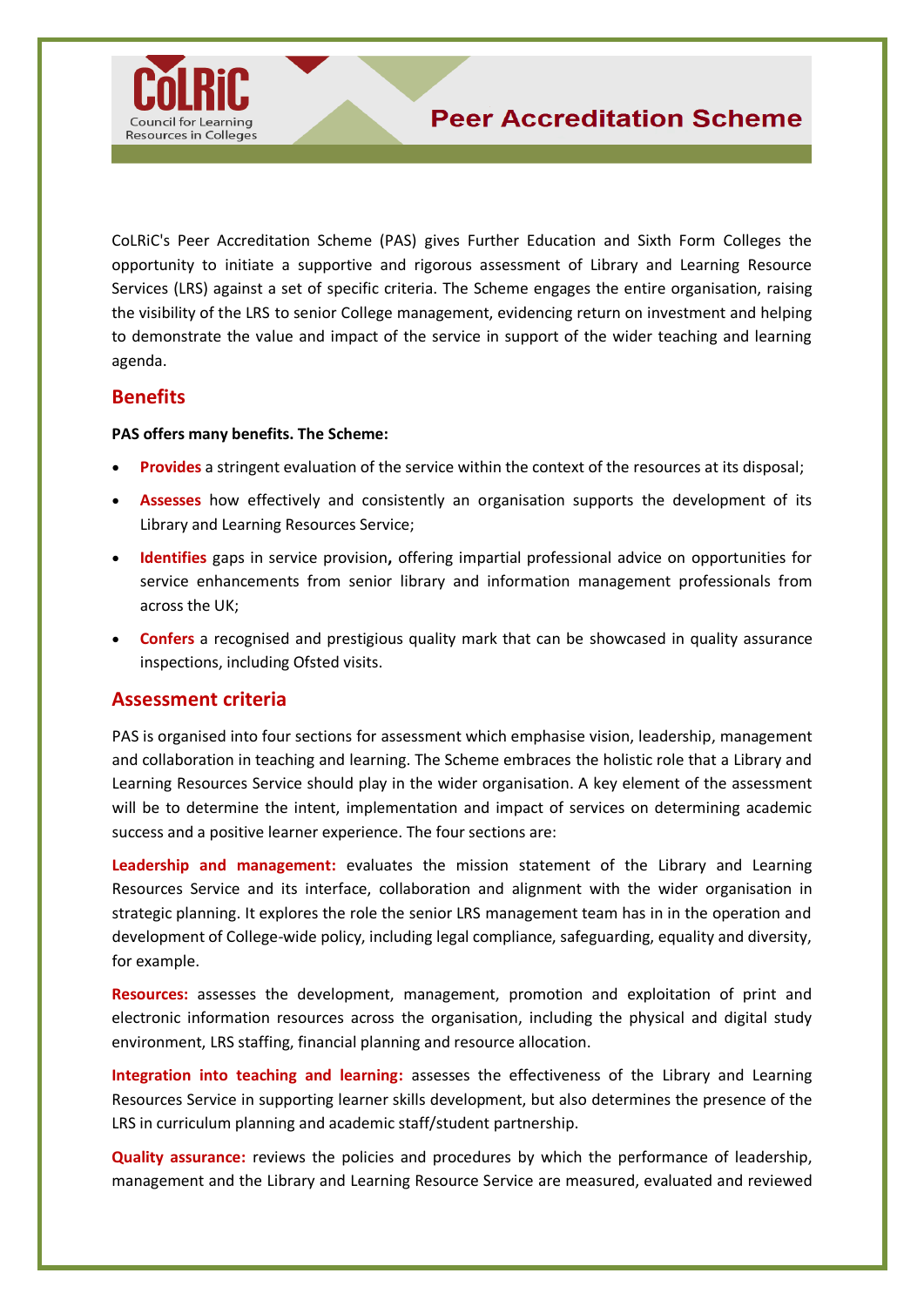for improvement. External benchmarking activity and a commitment to the ongoing training and professional development of the LRS team are included in this section.

Each section will be awarded a mark that will contribute to the overall grade.

#### **Who are the assessors?**

The CoLRiC PAS assessors team is made up of especially trained, experienced senior library and information management professionals with extensive knowledge of quality assurance across the education sector.

#### **What is the process?**

There are two key stages to the PAS scheme: *registration and self-assessment* and *visit and postassessment reporting and grading*.

Registration: When you express an interest in the Scheme you will be emailed a registration form. The initial registration fee is £300. On receipt of that fee, you will be sent two documents: the *PAS Criteria for Assessment* and the *PAS Evidence Checklist* enabling you to initiate an in-house selfassessment.

### **If you decide to proceed with the formal assessment visit, the CoLRiC administrators will confirm the full cost which is based on Jisc banding**.

The checklist is an aide memoire highlighting the documents that need to be available to CoLRiC assessors in advance of a Peer Assessment visit. The evidence may differ according to the protocols and terminology used at each College. This checklist, alongside the criteria document, will enable you to determine an appropriate timescale and convenient date for the assessment visit.

**Self-assessment:** This part of the process will take the most time as it requires significant evidence gathering and the provision of hard copy and electronic documents in advance of the assessment visit. Assessors will use this information to build a profile of your Library and Learning Resources Service and to prepare questions for the visit**.** When you have completed this process**,** you will be required to draft a timetable for the assessment day in consultation with the CoLRiC administrators.

**Assessment day:** On the day, PAS assessors will continue to build on their knowledge of the organisation by observing the Library and Learning Resources Service in operation; interviewing staff, students and senior management and studying the data and information available. The College will be required to provide a base room with one hard copy set of definitive documentation for the assessors to refer to during the visit. The assessors will provide feedback on the day, articulating any service strengths, innovative projects or examples of good practice. They will also highlight areas for development or improvement, assigning an assessment grade. All the criteria for assessment will be awarded one of three scores: 2 (fully met), 1 (partially met) and 0 (not met.) There are four grades: Excellent, Good, Satisfactory and Inadequate. The CoLRiC assessors will offer advice and support before, during and after the accreditation visit. Colleges that achieve high scores will be invited to showcase their work at a CoLRiC event and in our e-newsletter CoLRiC Impact.